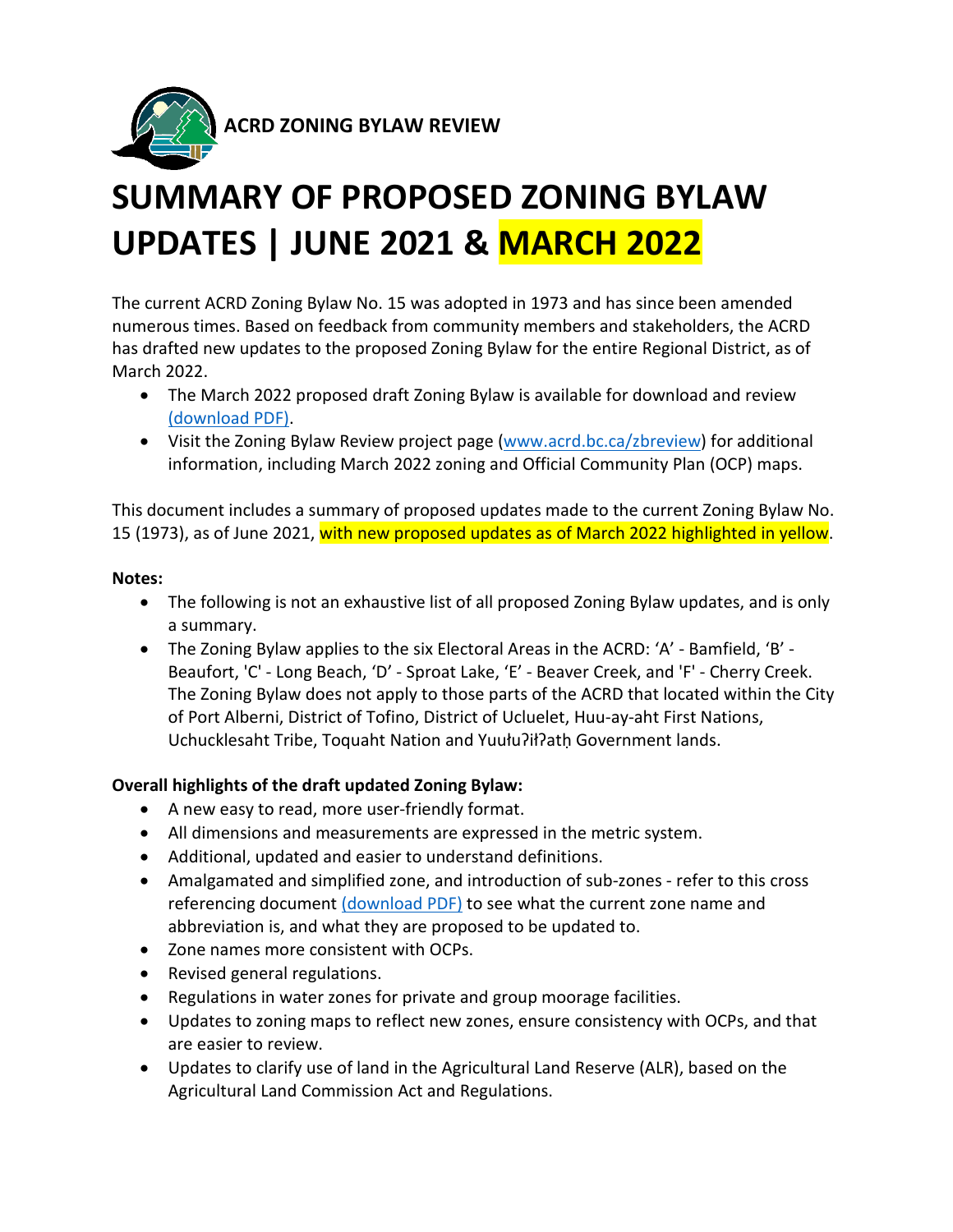• Updates to OCP land use and Development Permit Area maps that are easier to review.

### **Summary of proposed updates to Part 2: Definitions:**

- ABBATIOR: Distinction between an abattoir and on-farm slaughter.
- ACCESSORY DWELLING UNIT: Simplified definition.
- AGRI-TOURISM, AGRI-TOURISM ACCOMMODATION AND AGRI-TOURISM SLEEPING UNIT: Updated agri-tourism, and new agri-tourism accommodation, and agri-tourism accommodation sleeping unit definitions.
- KEEPING OF ANIMALS: Simplified or added definitions: commercial kennel, domestic pet, livestock, poultry.
- AGRICULTURE USE AND ALCOHOL PRODUCTION: Alignment with provincial definitions.
- **BED & BREAKFAST: Updated definition.**
- BOARDING AND LODGING: Simplified the definition.
- BUILDING HEIGHT, GRADUATED HEIGHT AND BASEMENT: Simplified definitions. Building height measured from average natural grade to the highest point of the building.
- CAMPGROUND: Updated and simplified definition.
- CRAWLSPACE: Added definition.
- **•** DECK: Updated and simplified definition.
- **DOCK ROOF: New definition added.**
- **•** DUPLEX: Updated definition.
- DWELLING UNIT: Updated definition.
- **•** FLOAT HOME: Updated definition.
- **FLOATING BOAT SHELTER: Updated definition.**
- FLOOD CONSTRUCTION LEVEL: Updated definition.
- **GROSS FLOOR AREA: Updated definition.**
- GROUP MOORAGE FACILITY: New definition added.
- HABITABLE AREA: Renamed definition from "HABITALE SPACE" and updated.
- HOME INDUSTRY AND HOME OCCUPATION: Updated definitions.
- INTENSIVE AGRICULTURAL USE: Updated definition.
- LOT COVERAGE: Updated definition.
- MANUFACTURED HOME: Added definition.
- MARINA USE: Updated definition.
- MOBILE HOME AND MODULAR HOME: Updated definitions.
- PRIVATE MOORAGE FACILITY: Updated definition.
- RECREATIONAL VEHICLE: Updated definition.
- **STEEP SLOPE AREA: Updated definition.**
- STRUCTURE: Updated definition.
- TEMPORARY BUILDING: Updated definition.
- UTILITY: Updated definition.
- WATER RECREATION USE: Updated definition.
- YARD (FRONT, REAR AND SIDE): Simplified definitions.
- Alignment with North American Industry Classification System (NAICS)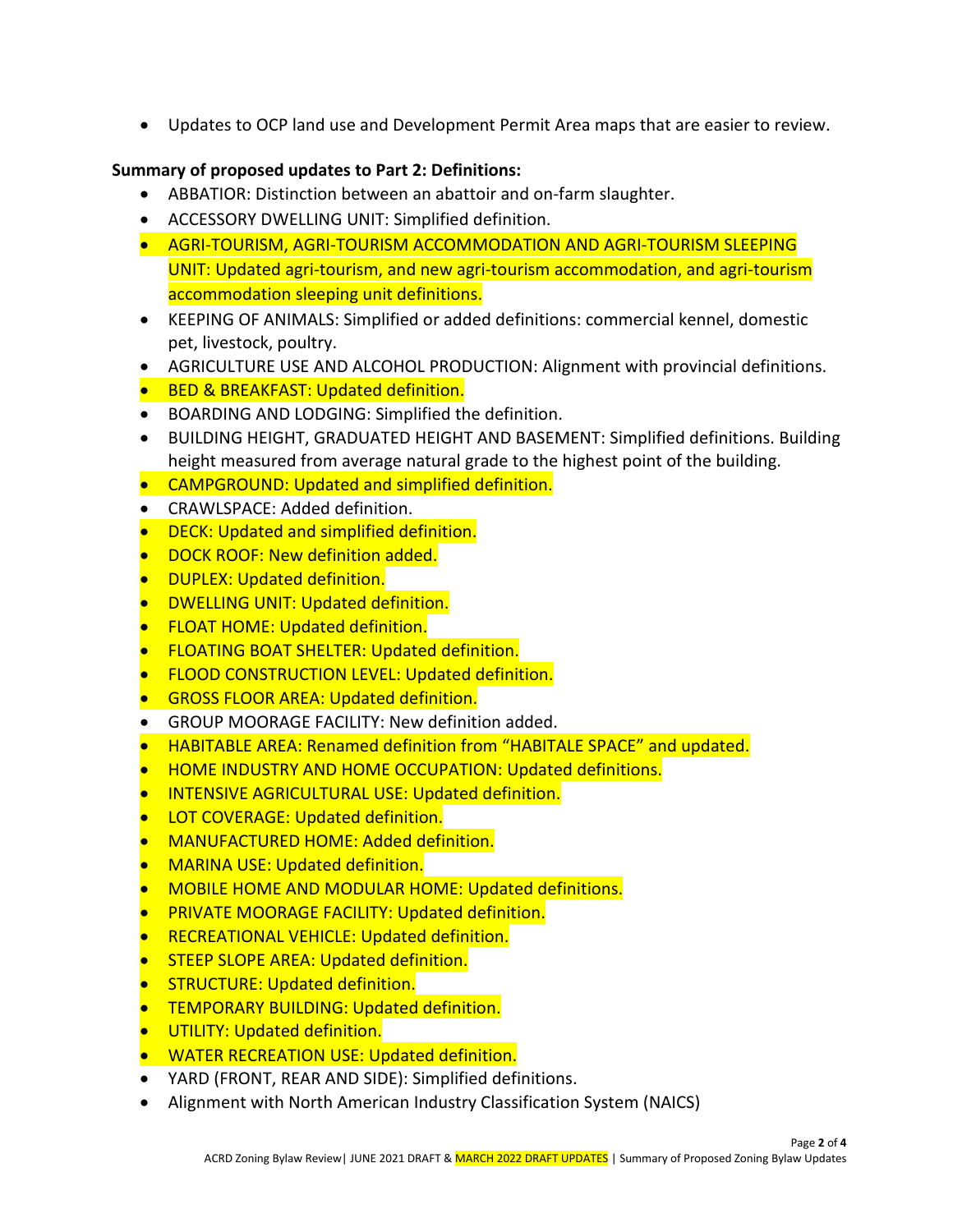#### **Summary of proposed updates to Part 3: General Regulations**

- 3.4: Updated location and siting of structures to include new and/or clarified building setbacks from minor streams, major streams, lakes, and the ocean.
	- $\circ$  3.4.3 1): Updated.
- **3.5.1: Updated to add cupolas.**
- 3.6.1: Updated swimming pools.
- 3.8: Updated fence height to allow additional height based on specific zones.
- Removed minimum floor area for dwelling units.
- 3.9.1 1): Updated.
- 3.10: Simplified accessory buildings, structures and uses.
	- $\circ$  3.10.6: Updated graduated height to remain consistent with current Zoning Bylaw.
- 3.11: Simplified accessory dwelling units, and permitted on a lot in Long Beach Area 'C' with a minimum of 0.4 ha.
	- o Further clarified accessory dwelling unit wording.
- **3.13: Updated temporary buildings, structures and recreational vehicles.**
- 3.14: Updated home occupation to permit within an accessory building.
	- o Updated to add floor area maximum, and uses not permitted.
- 3.15: New small-scale home industry uses on lots with a minimum lot size of 2 ha.
	- o Updated to add uses not permitted.
- **3.16: Simplified upland aquaculture.**
- 3.17: New private moorage facilities, in accordance with provincial regulations for all land in the ACRD including Crown and private land.
	- o Updated to add group moorage; clarify provincial requirements, where applicable on Crown land; to permit commercial use for shared costs for dock maintenance or improvement purposes only; and to permit a dock roof to provide shelter.
- 3.18: Updated keeping of animals to clarify keeping domestic pets, livestock, poultry and bees based on lots size and specific zones.
	- $\circ$  Updated to clarify wording for consistency; add stream setback; increase beehives permitted; and add regulation for conflict with wildlife.
- 3.19: Additional requirements for accessible parking spaces. o Added regulation for water access only lots.

### **Summary of proposed updates to Part 5 to 16: All Zones**

- Lot area, density (simplified into a table), lot coverage, height, and setback regulations are easy to read and included within each zone.
- Introduction of sub-zones to replace existing Land Use Contracts.
- Simplified permitted principal and accessory uses.
- Introduction of maximum lot coverage in RU zones.
- Removed minimum dwelling size/floor area.
- Amalgamated Commercial zones.